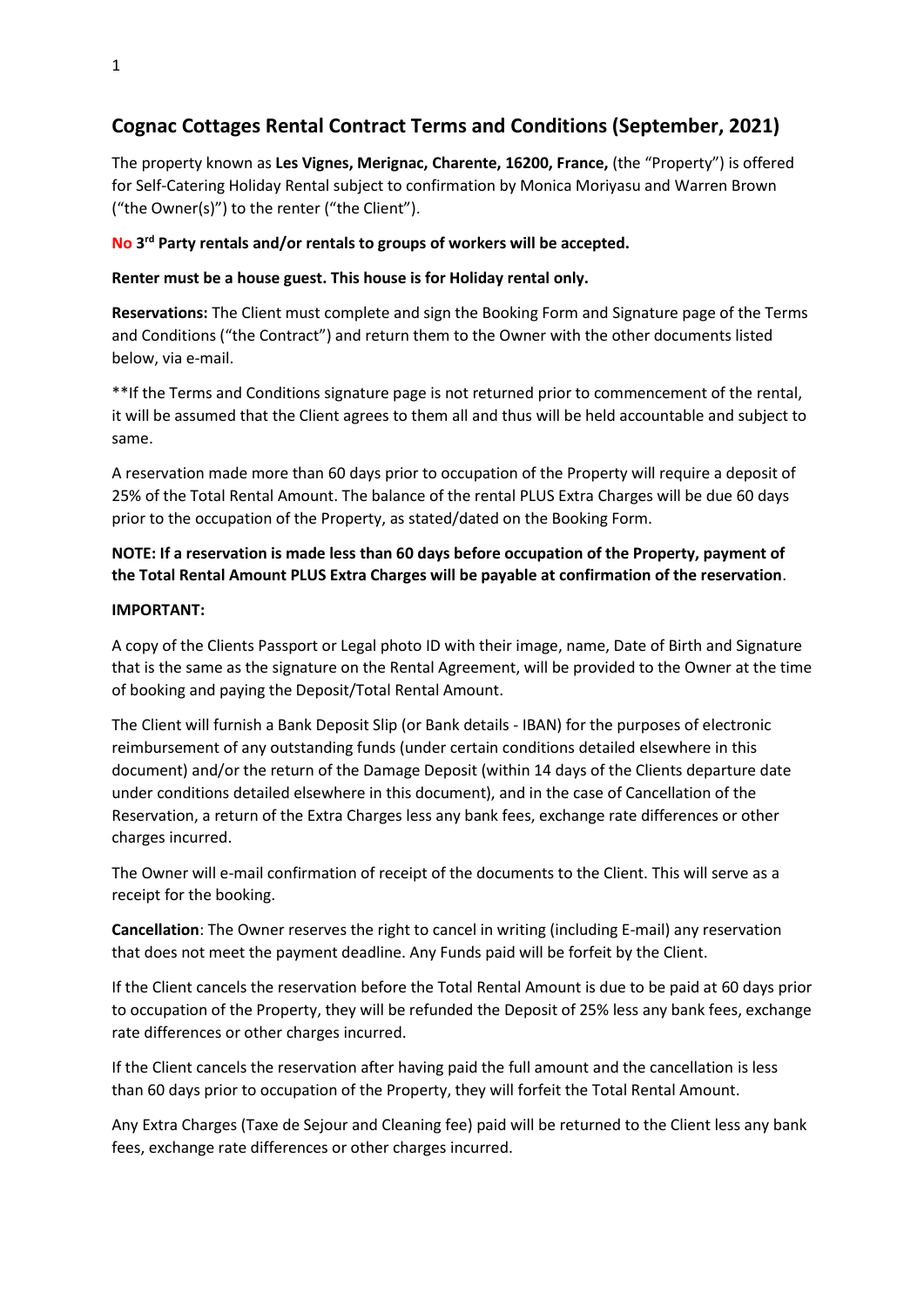**Re-renting**: If the Owner is able, within the 60- day period after a cancellation by the Client who has paid the Total Rental Amount, to re-rent the Property for a period of time, the Owner will reimburse the Client for the time re-rented, minus a 25% deposit and any other reasonable expenses incurred in the re-renting of the Property. Any Extra Charges will be returned to the Client less any bank fees, exchange rate differences or other charges incurred. That being said, the Owner is under no obligation to re-rent the Property to fulfil a reimbursement to the Client, following a cancellation within the 60 -day period.

**Chargeable Expenses**: Any chargeable expenses during the rental period must be settled locally and in cash with the Owners prior to the Clients departure.

**Advisory of Vacation Insurance:** The Client is strongly advised to arrange a comprehensive travel insurance policy (including cancellation cover) and to have full cover for personal belongings and public liability, as these are not covered by the Owners insurance.

**Extra Charges**: Damage/Security Deposit: A security deposit of 500 € ("the Security Deposit") is to be paid at the same time as the Total Rental Amount. However, the sum reserved by this clause shall not limit the Clients liability to the Owners. The Security Deposit held by the Owners will be applied against cleaning, repair or replacement caused by means other than usual wear and tear during the Client's rental of the Property. Pending a satisfactory inspection and a full inventory completed, the Security Deposit will be returned within 14 days of Client's departure date, less any bank fees, exchange rate differences or other charges incurred.

\*\*Clients renting the property directly, or through Booking dot com (or other platforms that do not collect Damage Deposits etc) will pay the Deposit by **Cheque/Cash** upon check-in.

**Cleaning Fee**: A 100 € Departure cleaning Fee is to be paid with the Final Rental Payment.

**Taxe de Sejour**: A compulsory Taxe de Séjour of 1,50 € per Adult (over 18) per night, is collected on behalf of the local Commune by some booking platforms. This is to be paid with the Final Rental Payment or in cash/cheque to the Owners upon occupation (Direct or booking dot com).

**Inventory:** An inventory list is in the Welcome Folder. The Client has 24 hours following the time and date of occupancy of the Property to dispute any inventory, otherwise it is assumed that the inventory is correct. No dispute will be accepted after this period.

**Rental Period:** The rental period for the Property shall commence no earlier than 4.00 pm on the first day and no later than 8.00pm, unless by prior arrangement. The rental period finishes at 10.00 am on the last day of the Client's rental period ("the Departure Time"). The Owners shall not be obliged to offer accommodation before the time stated and the Client shall not be entitled to remain in occupation of the Property or any part thereof after the Departure Time (unless previously agreed with the Owners). If the rental period is shortened by the Client for any reason, the Total Rental Amount will not change and there will be no refund to the Client.

Any extension to Long Term rentals will be charged at the current daily rate up to 7 days.

**Overtime:** Clients will be met at the Property at a time agreed upon with the Owner, between 4pm and 8pm on the day of arrival. A charge of 20 euros cash, per hour or part thereof, will be charged for waiting time at the rental property over and above any pre-arranged meeting time. In this and every case, telephone contact between the Owner and the Client is mandatory in case of legitimate emergency for either party.

The owners do not live on-site and must travel 20kms to the property.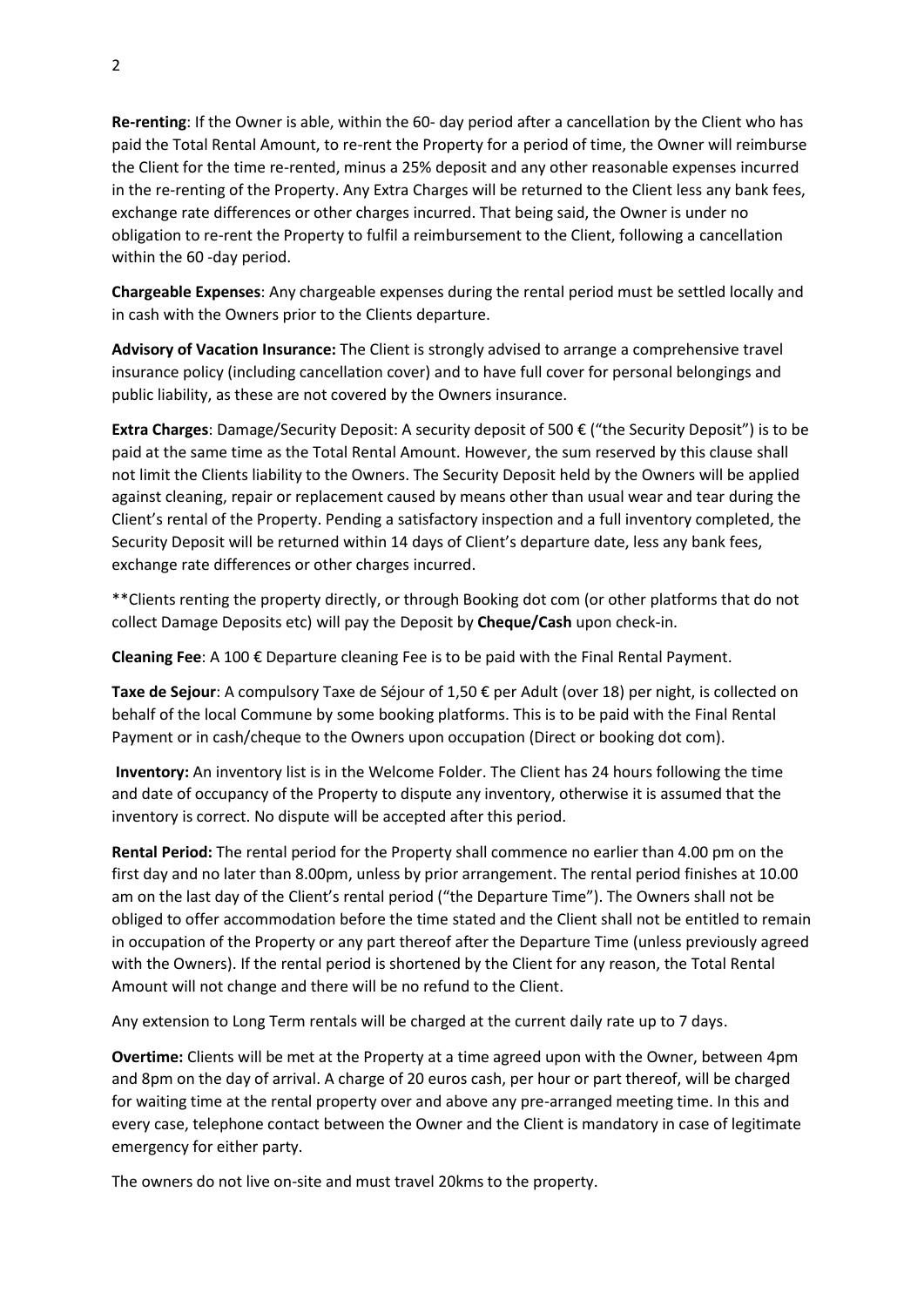**Children:** Children under the age of 18 are not welcome at this property. It is furnished for Adults and Executive Business guests only.

**Clients and Guest Party**: We do not accept persons under the age of 25 years as Primary Signatory Guests.

The maximum number of persons to reside at the Property is 6 persons, sleeping in the 3 double beds provided. There will be no extra beds or persons accepted, and any contravention of this policy will result in the Clients being asked to vacate the property immediately with forfeiture of all funds paid.

**Use of Facilities**: Facilities at the Property are only to be used by the Client and those forming the Client's party and who are each staying in the Property as authorized guests ("the Guest Party"). Please seek prior approval from the Owners should you expect external guests during the day (for insurance purposes).

The Client is responsible for all members of the Guest Party residing at and/or using the facilities of the Property.

The Client agrees to be a considerate tenant and to take good care of the Property and to leave it in the same condition as they received it, at the end of the rental period.

The Owners reserve the right to retain funds from the Security Deposit to cover additional cleaning cost if the Client leaves the Property in an unacceptable condition or damage is discovered.

The payment of a security deposit does not in any way limit the Client's liability to the Owners should there be any damage to the Property, fixtures or fittings.

**Cleaning Services**: Cleaning services can be arranged at the request of the client during their tenure, with a minimum of 60  $\epsilon$  being charged per clean. In this case, the property must be left by the Clients in a state that allows for ease of movement and minimal interference of guest's personal belongings by the cleaning personnel.

The above charge does not in any way invalidate the damage clause and does not limit the Client's liability to the Owners should there be any damage to the Property, fixtures or fittings.

Rentals of two weeks or more (long term) must agree to a full house clean/linen exchange each week, at a cost of 60  $\epsilon$  per visit, paid in advance by the Client.

**Expected Behaviour:** The Client agrees not to act in a way which would cause disturbance to neighbouring properties, to observe at all times the local laws and not to conduct any unlawful activities at the Property. The Owners reserve the right to require any Client or member of the Guest Party deemed to be acting in an unreasonable or unlawful manner, to immediately leave the Property.

**Damage or Defects**: The Client shall report to the Owners without delay, any defects in the Property or breakdown in the equipment, plant machinery or appliances in the Property, and arrangements for repair and/or replacement will be made as soon as possible. Complaints regarding any defective or non-functional aspect of the Property or its facilities cannot be accepted upon or after the Client's departure.

Any damage or breakage as a result of careless use of or mistreatment of any item in the Property will be charged to the Client. The Client undertakes to allow maintenance personnel, cleaning staff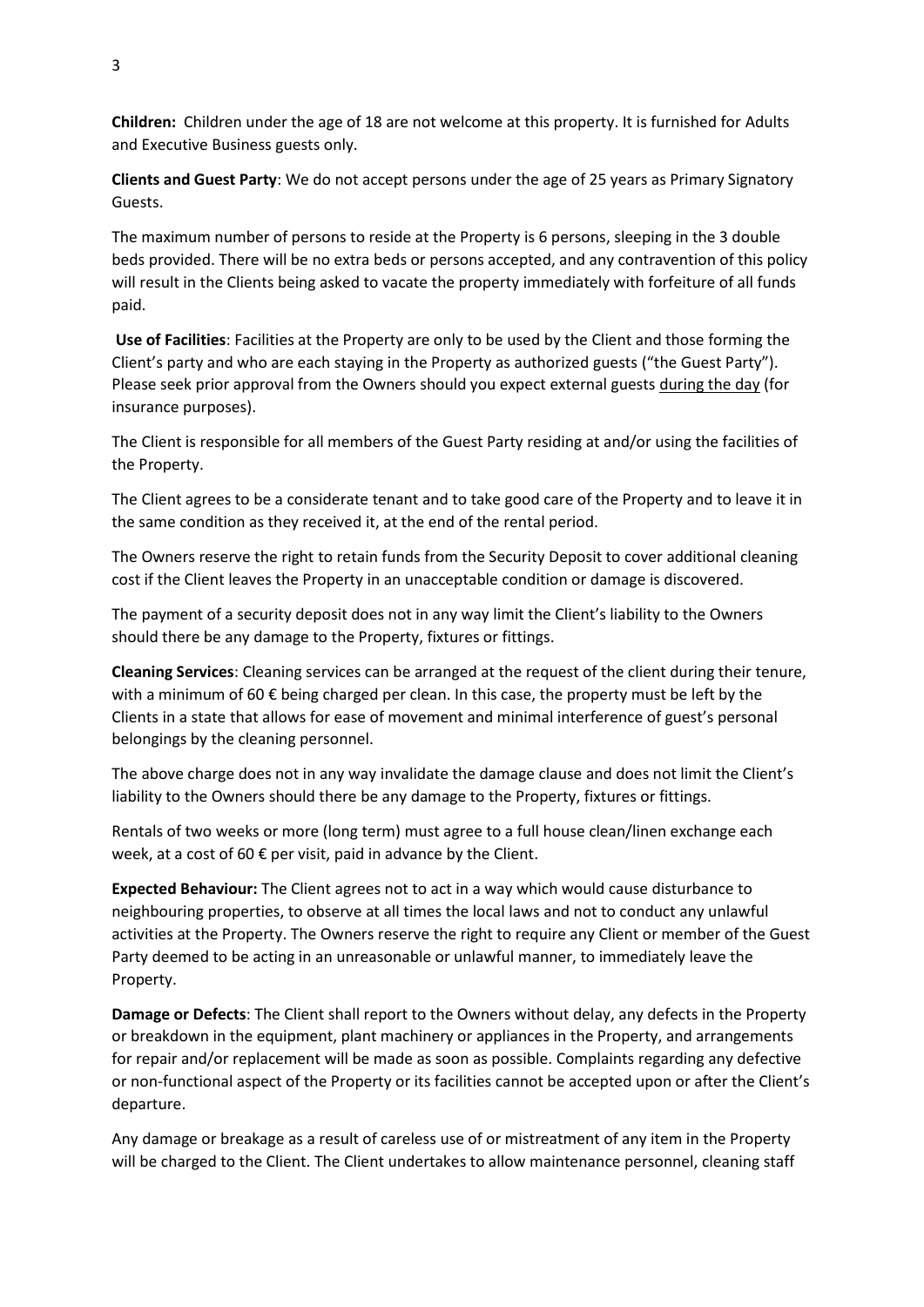and the Owners reasonable access to the Property during the rental period for the purpose of repair and maintenance.

The Client and the Guest Party and any guest of the same shall use the Property entirely at their own risk and the Owners shall not be responsible for any loss, damage, injury or death.

**Liability:** As with many old properties in France there are stairs, steps and changes of floor levels at the Property and the Owners shall not be liable to the Client for any damage or injury resulting from these. Caution is advised always.

Client's personal belongings (including motor vehicles) left in or around the Property are entirely at Client's own risk, and no responsibility will be accepted by the Owners for any loss or damage thereto. The Owners shall not be liable for any personal injury, loss or damage whatsoever caused as a result of the use of any umbrella, collapsible seating or other equipment left at the Property for use by the Client and their guests during the rental period.

**Household Supplies:** Linen for each person will be provided for the duration of the rental period (a supplementary charge of 20 € per person will be imposed for additional linen change requests). Neither linen/towels nor any fixture and furnishing from the Property are to be taken off the Property. Following our inventory, any shortfall of linen/towels or any other product or facility provided for the Client's use during the rental period shall, following Client's departure, be invoiced accordingly and/or retained from the Security Deposit.

Any damaged or unduly stained linen/towels will be replaced at the Clients expense.

Do not use the bath towels for swimming.

Swimming towels are available for rental at 5 € each.

**Sun Screen**: Persons using sunscreen MUST shower before getting into bed. Sunscreen stains bed linens and towels, yellow. These will be replaced at the Clients expense.

## **Trash: A Black plastic trash bin is provided in the garage by the door. It is for containment of the household trash in the BLACK BAGS.**

**Recycling yellow bags can be places alongside the bin.** Extra Trash bags are provided in the kitchen or please request any extras should you need them. Owners will collect all trash and recycling.

**Smoking:** Smoking anywhere on or near the property (including the terrace) is not permitted AT ALL. This includes but is not limited to cigarette, Vaping, pipe, cigar smoking. Contravention of this clause will result in the retention of the Damage Deposit in full, and any further costs involved in cleaning/removing the smell of smoke from fabrics/furnishings over and above the Damage Deposit value will be charged to the Client.

#### **Strictly NO PETS.**

**Winter** (November 1st through April 30th) letting rates include electricity and Pellets/granules and Fuel for central heating. Granules are provided by the owners.

When using the Pellet Burner, the Client must either have prior knowledge of this equipment and/or receive full instruction from the Owner as to its use. The costs associated with repairing any damage to these Appliances, their surrounds, or in the case of fire outside of the boxes, will be borne in full by the Client.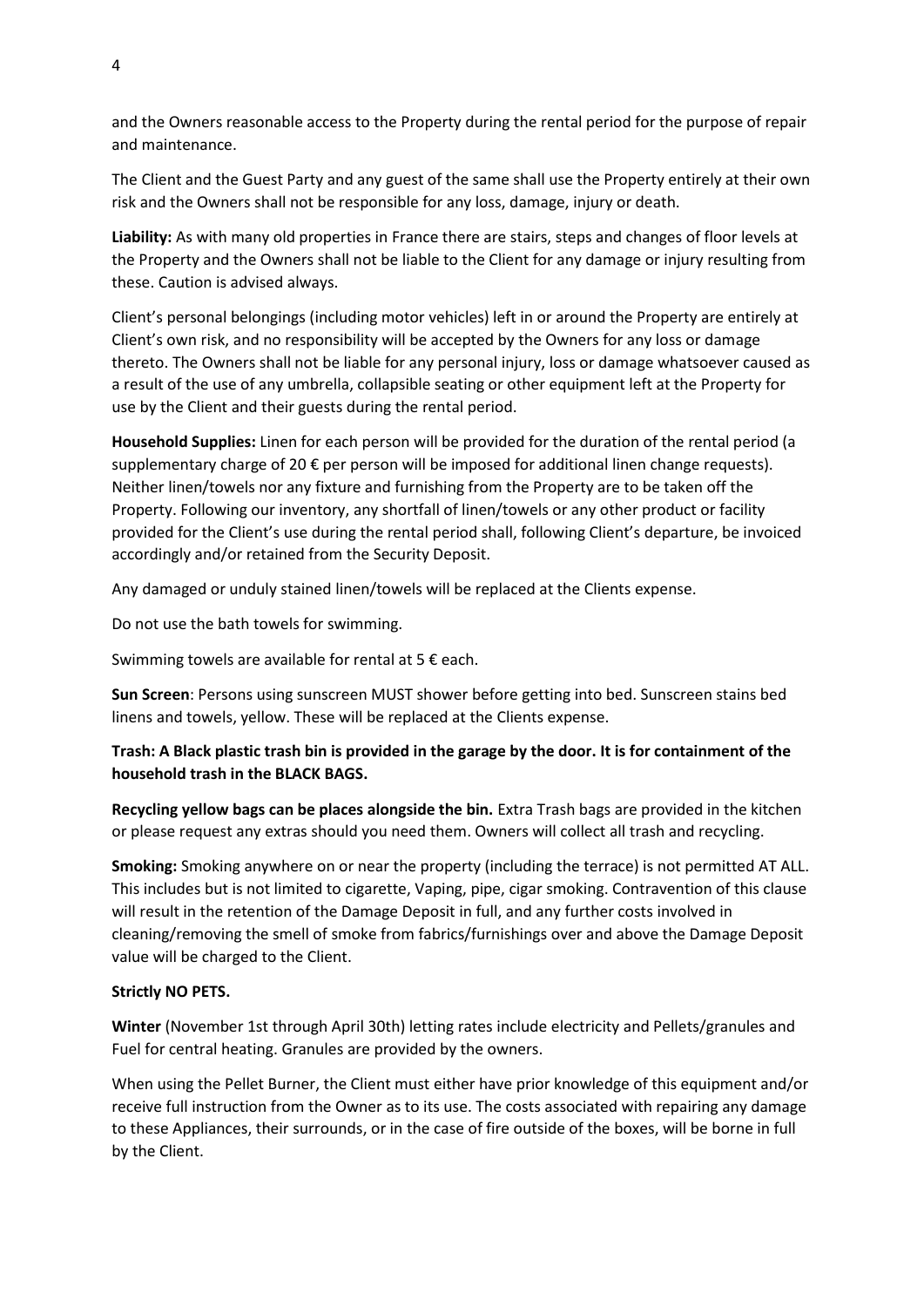Clients must **not** bring their own products to be used in these appliances. Clients must always keep pellets in the hopper. Burner will cease to operate with an empty hopper and will need to be reset by the Owner

Pellets must NOT be placed directly into the burner cup inside the door. The door must remain closed at all times.

**Sanitation:** Only Human Waste and Toilet Paper are to be flushed in the Toilet. Thick wads of toilet paper will clog the pipes. Use only 2x ply toilet paper.

Do not flush any sanitary napkins, tampons, baby's nappies/wipes or facial wipes down the toilets. Disposal of those items belong in the trash receptacle supplied in the bathrooms.

Any damage caused to the toilet or waste water systems or the functioning of the same by a failure to adhere to the above guidelines may result in a deduction from the Security Deposit or additional claims being made against the Client if the value of remedial works exceeds the value of the Security Deposit.

#### **Bathrooms:** NO *Hair Dyeing*

Use only the cleaning products supplied in the bathrooms.

**Cooking:** Clients must use the extractor fan while cooking.

**NO Deep or shallow frying** (more oil/fat than lightly 'coats' the cooking surface of the pan) is permitted.

• Cooking oil condensate coats all surfaces and is very difficult to remove. For this reason, we advise that there are NO exceptions to this rule.

Use only the pots and pans supplied for the appropriate purposes of cooking.

Use only the cleaning products supplied.

- Cleaning of the Induction cook top must take place **after each use** with a damp sponge (not scratchy side) and the spray product and microfibre cloth provided.
- Cooked on spills are difficult to remove, so any spills must be wiped up immediately. USE ONLY a soapy sponge for wiping up spills.

#### **Shoes: NO SHOES TO BE WORN INSIDE.**

**Insurance:** The Client and the Guest Party at the Property must not do anything or permit anything to be done that would or may result in the insurance of the Property becoming void or voidable or the premium being increased.

The right to use the Property may be revoked by the Owners with immediate effect before the end of the rental period, giving the Client notice in the event of the Client being in serious breach of the terms of this agreement. All monies paid will be forfeit in this case.

**Public Services:** The Owners shall not be liable to the Client for any temporary defect or stoppage in the supply of public services to the Property.

**Unforeseen Circumstances:** In the event of loss, damage or inconvenience caused or suffered by the Client if the Property shall be destroyed or substantially damaged before the start of the rental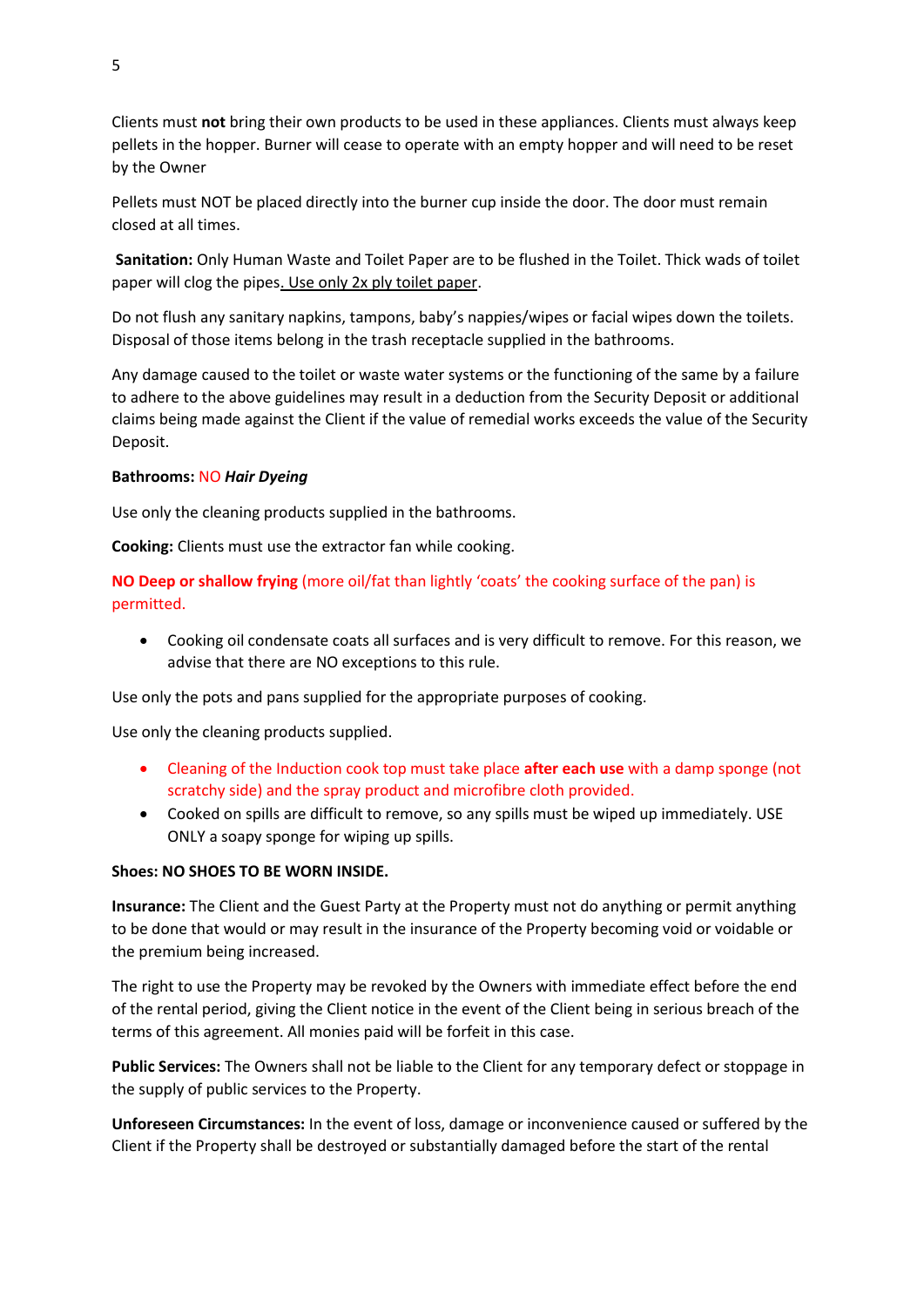period, the Owners shall refund, within two weeks of notification to the Client, all sums previously paid to the Owners for the rental period.

In the event of the booking being cancelled or altered by reason of force majeure (which includes adverse weather conditions, fire, riots, strikes, wars, and Acts of God) or other events outside the Owners' control, the Owners cannot accept any liability.

**WIFI and Electronic Equipment**: Wi-Fi is provided free of charge and very occasionally the ADSL connection is reset by the provider and can be down for some time. This is beyond the Owner's control. The Owners cannot accept any responsibility for loss or lack of a stable internet connection. WIFI coverage extends throughout the houses. Please bear in mind that due to our rural location, the maximum available internet speed will be reduced dependent on the number of users at any one time.

The electronic equipment must not be altered, adjusted or interfered with in any way and if any of the hardware is found to have been tampered with causing a malfunction or interruption to the system or to internet services, the Security Deposit will be forfeit.

The Owners cannot be held liable for any loss of service including the inability to dial the emergency services due to loss of service. Any loss of electronic services is outside of the Owners' control. However, every effort will be made to ensure full services are maintained.

The Property is 'elderly' with thick stone walls which also can disrupt the signal from time to time depending on which part of the Property the Client and their guests are in and if the signal may be bad in one room, it may be good in another.

**Cell phone signal** appears to be best outside of the house.

**Modification of a Substantive Element of the Contract:** If, before the declared date of commencement of the stay, the Owners find themselves obliged to change one or more of the key elements in this Contract, the Client may, after receiving notification from the Owners in writing, terminate their contract and receive without deduction, an immediate refund of all sums paid, if the conditions are unacceptable to the Client.

**Modification to the Property**: The Owners reserve the right to make changes to the interiors and/or exteriors of the Properties between the time of accepting the Client's booking and the date of the Client's rental period. The Owners reserve the right to make changes to certain components if this is necessary to comply with safety requirements or other changes in law or relevant codes of practice, or to make other minor changes which they believe will not be to the detriment of the Clients overall holiday experience and which will not increase the price.

Every effort has been made to ensure that the description of the Property is accurate.

**Rights:** Under no circumstances shall the Owner's liability to the Client exceed the Total Rental Amount or, if less, the Total Rental Amount paid by the Client to the Owners.

This contract has been freely negotiated and shall be recognized as the entirety of the agreement between the Owners and the Client and each member of the Guest Party. Only those changes or modifications to the Contract that have been specifically placed in writing, attached, dated and signed by the Client and the Owners, will be accepted. No person who is not a party to this Contract shall have any rights under or in connection with it.